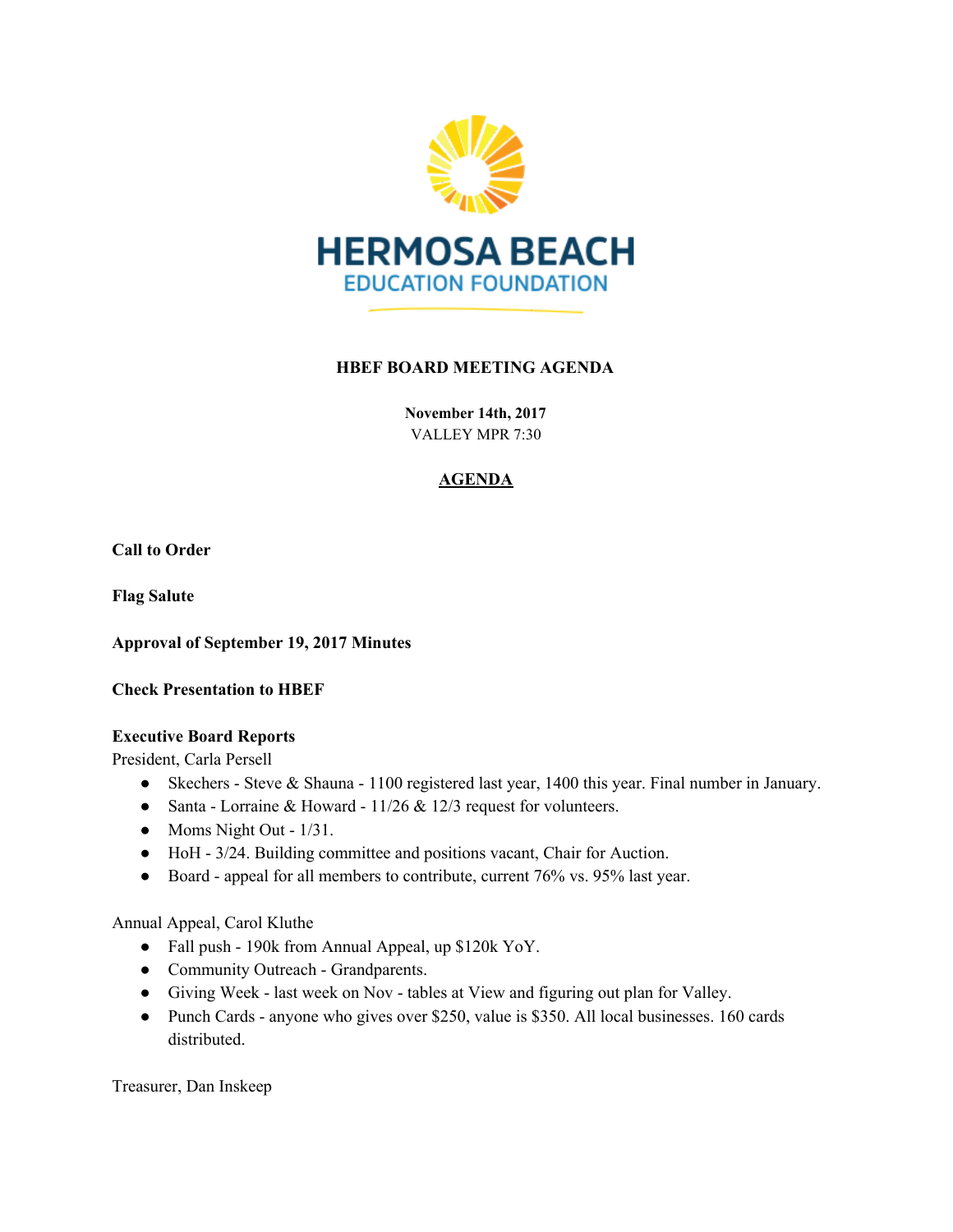- Chamber of Commerce donating \$3,600 check.
- \$197k well above YoY. Despite \$45k from Wine Walk from prior year
- ●

Chief Investment Officer, Bill Miller

- Investments  $+16\%$  year to date.
- Just under \$2.2m.
- 61% in stock, rest in fixed income conservative.

Sponsorships, Emily Hegenberger

- Sponsor Thank You Event report.
- Spotlight on Sponsors.

Operations, Alissa Miller

● Forms to complete.

Secretary, Monica Lopez

● Absent.

Marketing, Stephen McCall/Jonalyn Morris Busam

- Giving 75% ahead YTD activity begining of school year with classroom competition
- Skechers
	- What Worked Well
		- HBCSD engagement with principals, calls and emails from Pat, Kim & Sylvia.
		- Flag Ceremony presentation from principal.
		- Room Parents templated and dedicated emails.
		- Email HBEF newsletter email, HVPTO newsletter.
		- Competition spotlight on classrooms with good numbers.
		- Social Content photos of kids & teachers, Facebook event page.
		- Event signage balloons, necklaces, etc.
		- Flag Ceremony presentation from principal.
	- Opportunities for Next Time and Things to Change
		- Early communication
		- Valley can we get better parent and student engagement.
		- Teacher Engagement emails from teachers, spirit banners made by kids, awards from Principals
- Giving Week, Nov 27 Dec 1
	- In November we start planning for the holidays and we want to remind everyone that November 27-December 1st is HBEF's Giving Week.
	- Thanks to a strong start to the year, we are at 28% participation and nearly 25% of our \$1m fundraising goal. Our November Goal is 50% participation and 35% of our fundraising goal.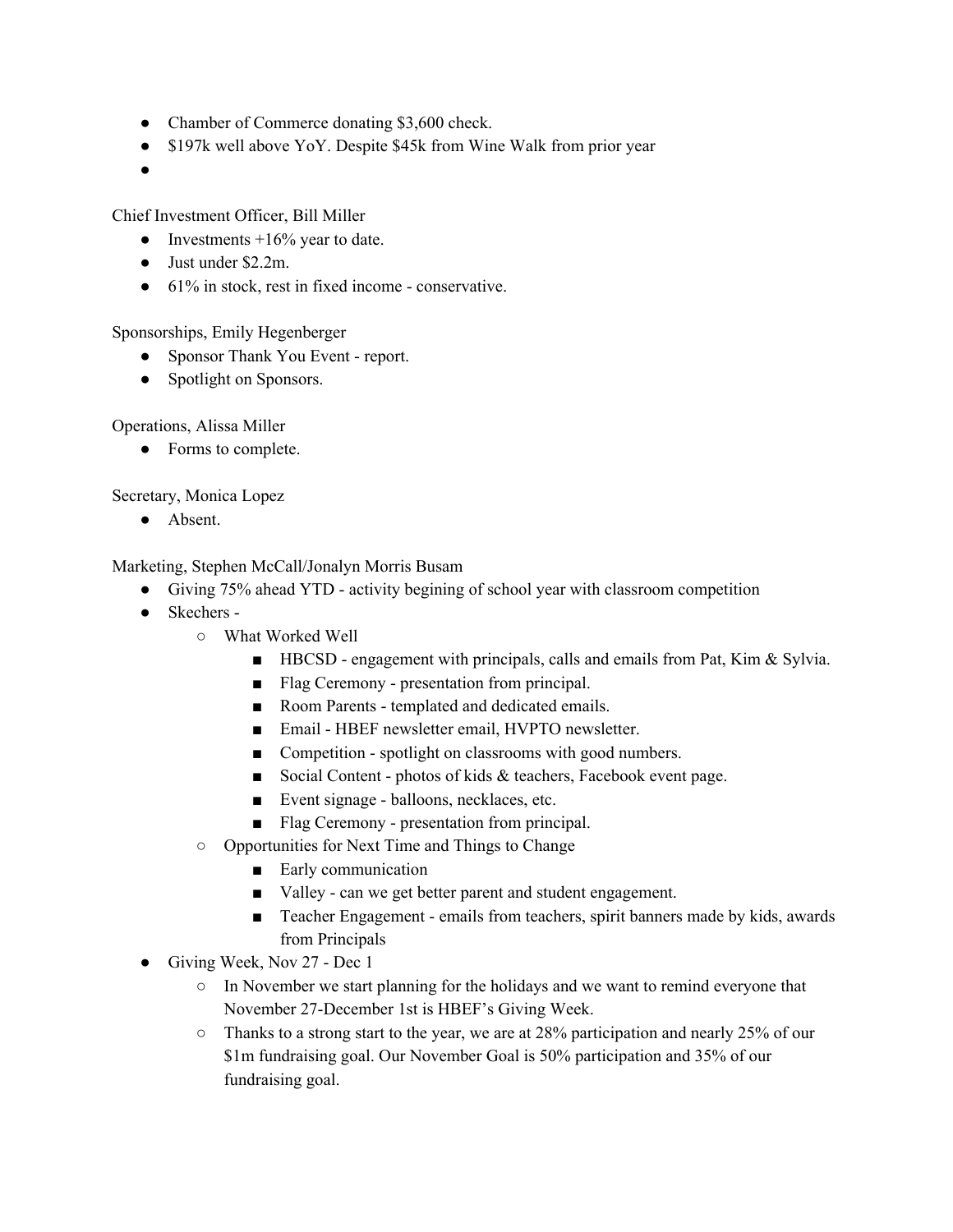- All families that donate over \$250 will receive an HBEF Punch Card (\$350 value) just in time for the holidays so you can shop, eat, and play locally at a discount.
- Levels Give (up to \$999) Educate (\$1,000 per child) Thrive (over \$1,000 per child)
- Gum Tree Presents the 9th Annual Santa Event with Missy Marie Photography.
	- Only \$20 for a digital file of your photo with Santa!
	- Sunday, November 26th: 10:00am-3:30pm
	- Sunday, December 3rd: 10:00am-3:30pm
	- Facebook https://www.facebook.com/HBEF90254/
- Hearts of Hermosa 2018
	- SAVE THE DATE: Saturday, March 24
- The Bottle Inn
	- $\circ$  For the month of November 50% of every lunch purchase will be donated to HBEF.

# **HBEF Board Action:**

- 1. Vote to elect a new board member, Rachel Rotabi role of Writing Grants
	- a. Motion approved.

#### **HBEF Upcoming Events:**

- 1. Giving Week (Annual Appeal) Nov 27-Dec 1
- 2. Santa Photos at Gum Tree (Lorraine Maycon) 11/26 and 12/3
- 3. Mom's Night Out (Jenny Fix) January 31
- 4. Hearts of Hermosa, Save the Date, March 24

# **HVPTO Reports**

- Halloween Carnival 3 Chairs raffle very successful \$5k. \$43,632 overall on par with last year. Haunted House - very popular. Sign-up K-4 up. Positive volunteers. Struggled Middle School.
- School Supplies  $$1,900$ .
- Family Portraits \$3k.
- Uncocked  $$855 + 20\%$  of sales. CPK \$900.
- Book Fair coming up at View, 12/7-13. Earlier start at 7:45am for Kinders. Ms. Meyers worked on higher level of books and list from teachers.
- Operation Gratitude huge success.
- Mother Son 2/21, bowling. Need a Chair. K-5.
- VP Volunteers Jenny & Louisa stepping down, need new chairs.
- Teacher Grants need applications.
- Joint Coffee Event well supported.
- Paradis Ice Cream 12/6.
- The Big Idea Contest how spend \$1,000.

# **Other Reports**

Superintendent – Pat Escalante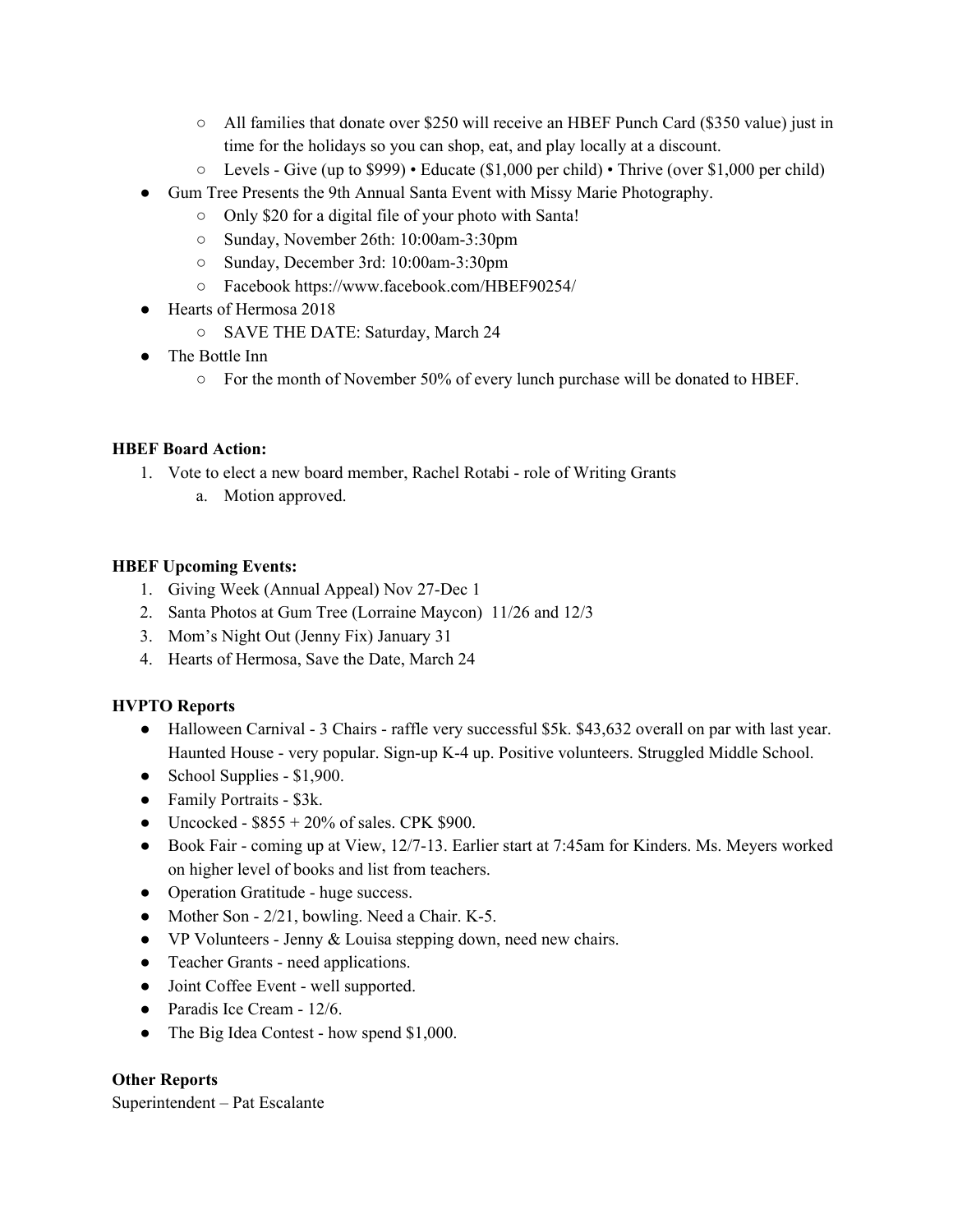- Implementing new programs & procedures.
- Education rapidly evolving teachers supporting.
- EIR draft published, comment period 12/2. Hearing meeting Mon 27th.
- Board Member Doug. And new possible for Mary, 60-day terming out Nov 2018.
- Citizens Oversight 3 openings. Group meets 4x times per year.
- Grant Chevron \$10k into STEAM.
- Kinder Parents \$700+.
- Board self-evaluation. Budget invite stakeholder representatives. Manhattan Beach Parcel Tax. Pensions. Key messaging.

School Board Representative – Carleen Beste

- Not present.
- View Principal Sylvia Gluck
	- Lunch Clubs Puzzle Club, Card Games.
	- 12/2 Flag Ceremony Mindful listening at home.
	- SPARKS Lab building arcade games. Google Expeditions.
	- Holiday Music Performances.

Valley Principal – Kim Taylor

- BCHD Garden lessons.
- BCHD Mind Up. Connectivity.
- High School Community Roadshow 8th Grade. Talk about programs.

View Teacher Representatives – Gia Busse,

- Parent Teacher Conferences.
- Teacher Training for Reader's Workshop.
- Standards Based Report Card.
- Young at Art.

Valley Teacher Representatives – Kevin Hart

- Elementary Student Night Bingo.
- Middle School Sports Flag Football and Volleyball undefeated. Cross Country. Winter Sport sign up for Basketball.
- Trimester ends Dec 8.

Beach Cities Health District - Shana Morro

- Streets for All community workshop. Safety concerns. 12/4, 6-7:30pm
- Adventureplex over Thanksgiving.

# **Roundtable/Questions/Guests**

#### **Board Meeting Calendar**

September 19, 2017 November 14, 2017 January 16, 2018 March 13, 2018 May 8, 2018